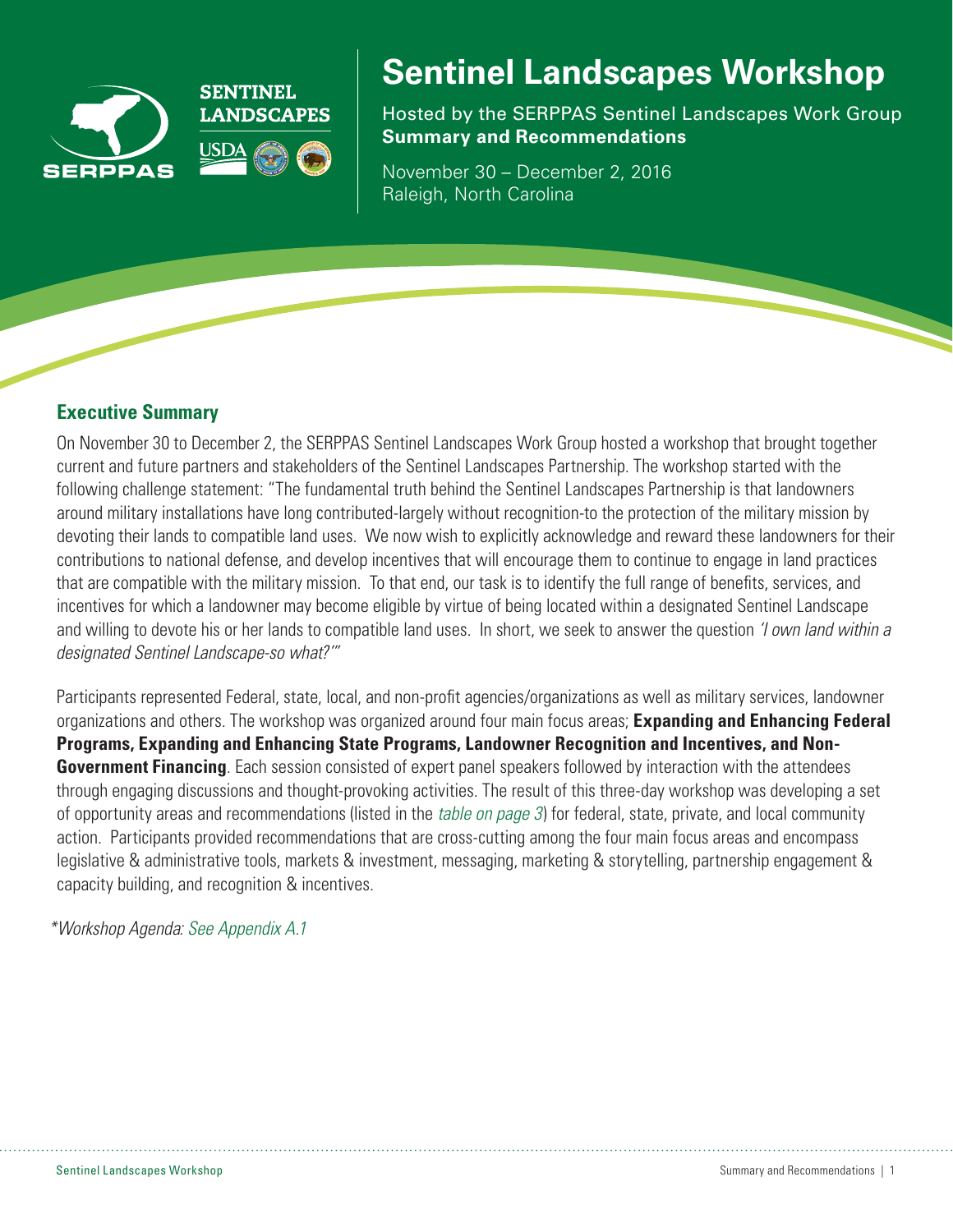### **Focus Area Summaries**

#### **1.** Expanding and Enhancing Federal Programs

The most pertinent concerns brought to light from this panel and session were 1) increasing capacity in terms of both technical assistance and greater engagement/understanding with landowners and 2) creating alternative contracts instead of heavily relying on permanent easements. Easements that have "in perpetuity" conditions are not easily agreeable for landowners due to the desire of maintaining cash flow and predictability for generational ownership. Thus, Sentinel Landscapes (SL) will need to strategize usage of temporary contracts and/or provide greater incentives to increase cooperation. Legislative frameworks for including SL language and projects in federal (i.e. the Farm Bill) and state legislation should be considered, such that the SL partnership is incorporated and standardized within easements and agreements, and expanding engagement. At the same time, the partnership must also provide technical assistance to landowners in order to provide additional benefits.

#### **2.** Expanding and Enhancing State Programs

In order for states to maintain current Sentinel Landscapes and create new ones, a best practices framework should be developed in order to continue proactive conservation, enhance cross-agency collaboration, and expand technical assistance and capacity. State agencies can then provide tools (similar to North Carolina's WRC "Green Growth Toolbox") that train and enable local planners and community leaders in landowner education and outreach, GIS mapping, and land management. The most important aspect of building a recognized SL is creating state legislation that recognizes landowners and provides options for enrollment. Lastly, in order to have streamlined communication at the state and local levels, SL should consider creating a community organizer/on-the-ground coordinator role for each Southeastern Sentinel Landscape (NC and Avon Park).

#### **3.** Landowner Recognition and Incentives

Based on panel and group discussion this session honed in on the need to be specific in marketing to landowners based on their current level of engagement, and stages of adoption. Utilizing marketing research will improve success in engaging the landowners, and allow them to tell their story in order to demonstrate the importance of a Sentinel Landscape. The key to visualizing landowner recognition is through "film, photography, and great maps," which can go a long way in building the community and capturing the public's attention. In order for SL to be truly effective, listening to the landowners and understanding how they see the legacy of their land, livelihood, and lifestyle is extremely important and can be done by holding town hall-style "listening sessions." This will lead to trust between the landowners and the SL partners, and allow for a better understanding of how to provide financial incentives and regulatory certainty.

#### **4.** Non-Government Finance

There are many opportunities for private entities to engage in Sentinel Landscapes, where is space for both high returns on investment and positive environmental impact. These private entities range from private foundations to large institutional investors, such as Timber Investment Management Organizations (TIMO). To begin to explore the potential for public/private landscape partnerships, there needs to be a fundamental understanding/assessment of both the constraints and motivations of the entities to develop, test, encourage, and leverage private investments. Additionally, building on existing markets and creating new ones within SL would drive the partnership forward; these can range from purchasing locally grown products to establishing bio-energy markets. Ultimately, private entities look for large investments, low risk/operational predictability, strong underlying markets, and partners that can act in a timely manner.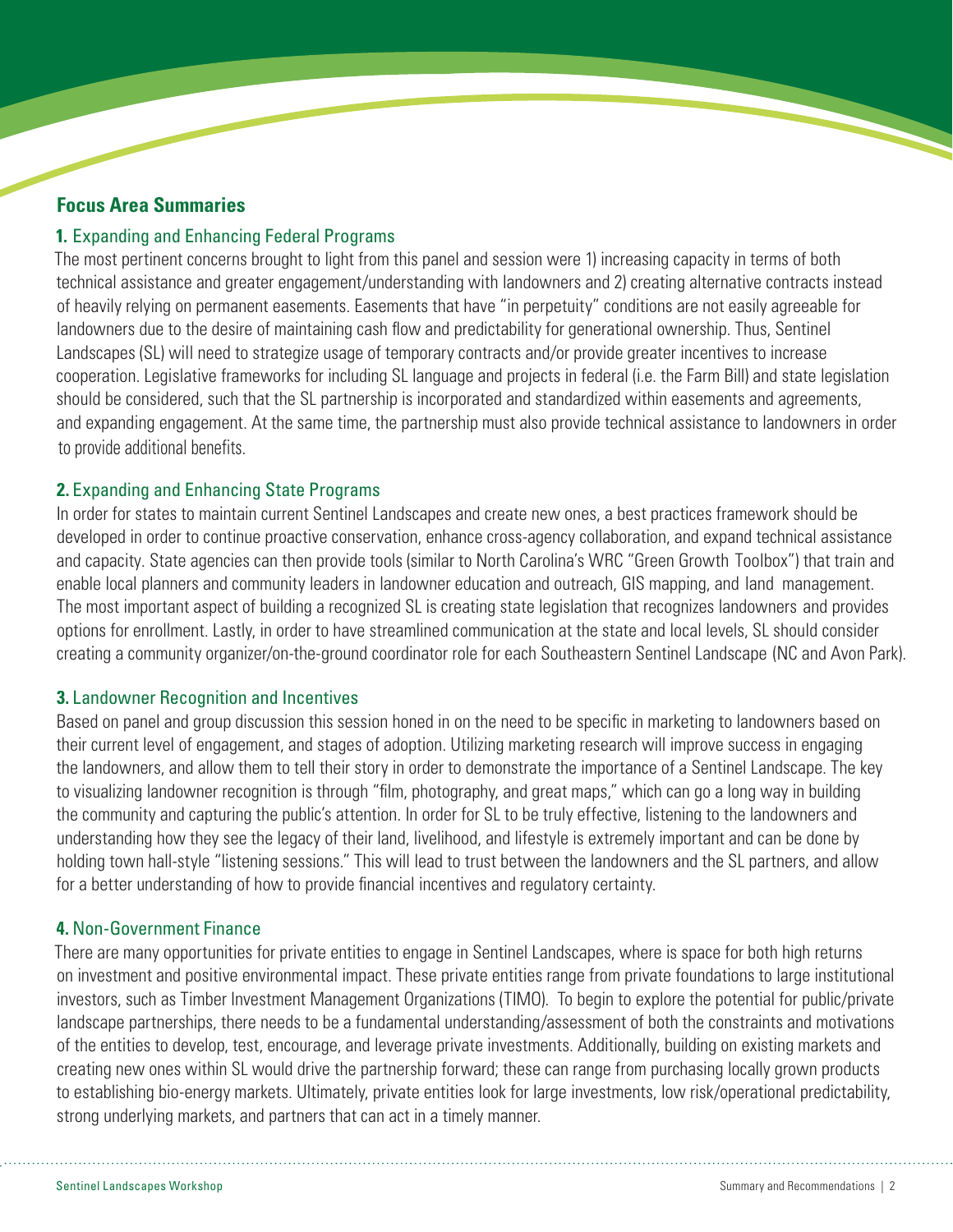<span id="page-2-0"></span>

| Key Recommendations and Action Items      |                                                                                                                                                                                                                                                                                                                                                                                                                                                                                                                                                                                                                                                                                                                                                                                                                                                                                                                                                                                                                                                                                                                                                                                               |  |  |
|-------------------------------------------|-----------------------------------------------------------------------------------------------------------------------------------------------------------------------------------------------------------------------------------------------------------------------------------------------------------------------------------------------------------------------------------------------------------------------------------------------------------------------------------------------------------------------------------------------------------------------------------------------------------------------------------------------------------------------------------------------------------------------------------------------------------------------------------------------------------------------------------------------------------------------------------------------------------------------------------------------------------------------------------------------------------------------------------------------------------------------------------------------------------------------------------------------------------------------------------------------|--|--|
| Legislative &<br>Administration<br>Tools  | 1. Codify Sentinel Landscapes (SL) into Federal legislation with state recognition<br>a. Following the Minnesota example, States could use the power of legislation to formally acknowledge SL,<br>facilitate greater opportunities for collaboration, and provide tiered options to enroll<br>2. Include SL language into the upcoming Farm Bill<br>3. Expand use of contractual vehicles to allow for compensated, term-limited, acquisition and protection of<br>interests valued by DoD and its SL agency partners<br>4. Promote and expand landowner flexibility in implementation and preserve future options, while maintaining<br>landowner cash flow, DoD planning, and operational certainty<br>5. Waive AGI cap on large landowners within designated Sentinel Landscapes<br>6. Creating common SL easement language and SL Land Management Plans (streamlining requirements,<br>corresponding benefits/rewards, and recognition into one plan to be accepted by participating agents)<br>7. Enroll SL for Conservation Reserve Enhancement Program (CREP)/Conservation Stewardship Program (CSP)<br>alignment<br>8. Create Habitat Conservation Plan/Safe Harbor Agreement for SL |  |  |
| Markets &<br>Investment                   | 1. Conduct a private capital opportunity assessment and a pilot program<br>a. Hold an SL Workshop for designated sites (as pilot) that identifies best practices/lessons learned,<br>prioritization mapping, and collaboration mapping<br>2. Create local markets<br>a. Local/landscape sourced biomass/biofuels for co-generational heat & power production facilities within SL<br>b. Food & fuel for the forces programs - local forestry and agricultural markets<br>3. Explore how to further develop, encourage, and leverage private equity investments<br>4. Create finance tools such as tax-exempt bonds and bond issuance for SL<br>a. Municipal bonds with government-backed guarantee                                                                                                                                                                                                                                                                                                                                                                                                                                                                                            |  |  |
| Messaging,<br>Marketing &<br>Storytelling | 1. Develop a branding/communications plan that incorporates landowner storytelling by creating:<br>Logo<br>Vision, Mission, and Capability Statements<br>YouTube videos<br>Podcasts<br>2. Strategize navigating bureaucratic obstacles in advancing SL Communications/PR strategy, e.g. having NGO or<br>other "outside" sponsors, encouraging local SLs to take initiative<br>3. Use postcards and short handouts in the mail as an outreach strategy<br>4. Utilize photography, film, and clear maps to get landowners involved in SL conservation efforts                                                                                                                                                                                                                                                                                                                                                                                                                                                                                                                                                                                                                                  |  |  |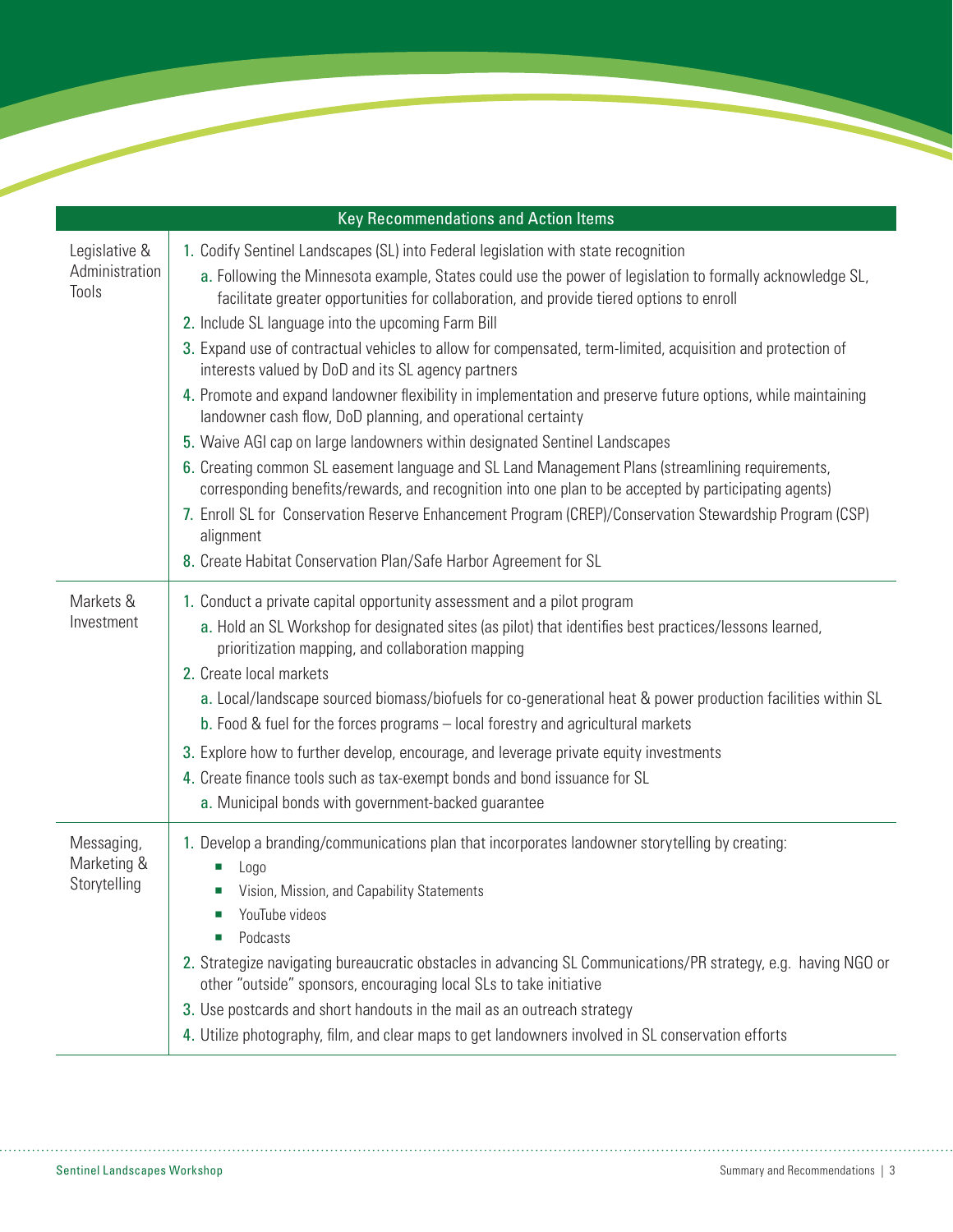| Key Recommendations and Action Items, continued            |                                                                                                                                                                        |  |  |
|------------------------------------------------------------|------------------------------------------------------------------------------------------------------------------------------------------------------------------------|--|--|
| Partnership<br>Engagement<br>& Capacity<br><b>Building</b> | 1. Enable capacity funding in order to get more "boots on the ground"                                                                                                  |  |  |
|                                                            | 2. Tap into returning veterans for technical assistance in SL by training in conservation                                                                              |  |  |
|                                                            | 3. Initiate "listening sessions" with landowners with the involvement of SL Federal Coordinating Committee<br>(FCC), along with state, local, and NGO entities         |  |  |
|                                                            | 4. Hold meetings between the SL FCC and Forest Resource Coordinating Committee to explore overlap in<br>interests and opportunities                                    |  |  |
|                                                            | 5. Create a "Landowner Advisory Group" for involved or interested landowners to provide their thoughts, ideas,<br>challenges, and advice to local SL Partnerships      |  |  |
|                                                            | 6. Create a "Sentinel Landscapes Coordinator" at each SL site with a funding Strategy                                                                                  |  |  |
|                                                            | a. This person would be the "one stop shop" for anything related to SL engagement and coordination                                                                     |  |  |
|                                                            | 7. Create a glossary of agencies and programs for outreach that can be shared between agencies                                                                         |  |  |
| Recognition &<br>Incentives                                | 1. Lower cost share requirement of federal or state programs for landowners within designated Sentinel<br>Landscapes                                                   |  |  |
|                                                            | 2. Provide landowners access to on base commissaries and shooting ranges, priority status in hunting permit<br>lotteries, and free or discounted access to state parks |  |  |
|                                                            | 3. Use special labeling/branding to promote food and fuel for the forces by supporting locally grown and<br>produced products                                          |  |  |
|                                                            | 4. Distribute signs that indicate/recognize participation to be placed on land                                                                                         |  |  |
|                                                            | 5. Establish field days/site visits, workshops, and landowner-to-landowner lunches, annual gatherings for SL landowners                                                |  |  |